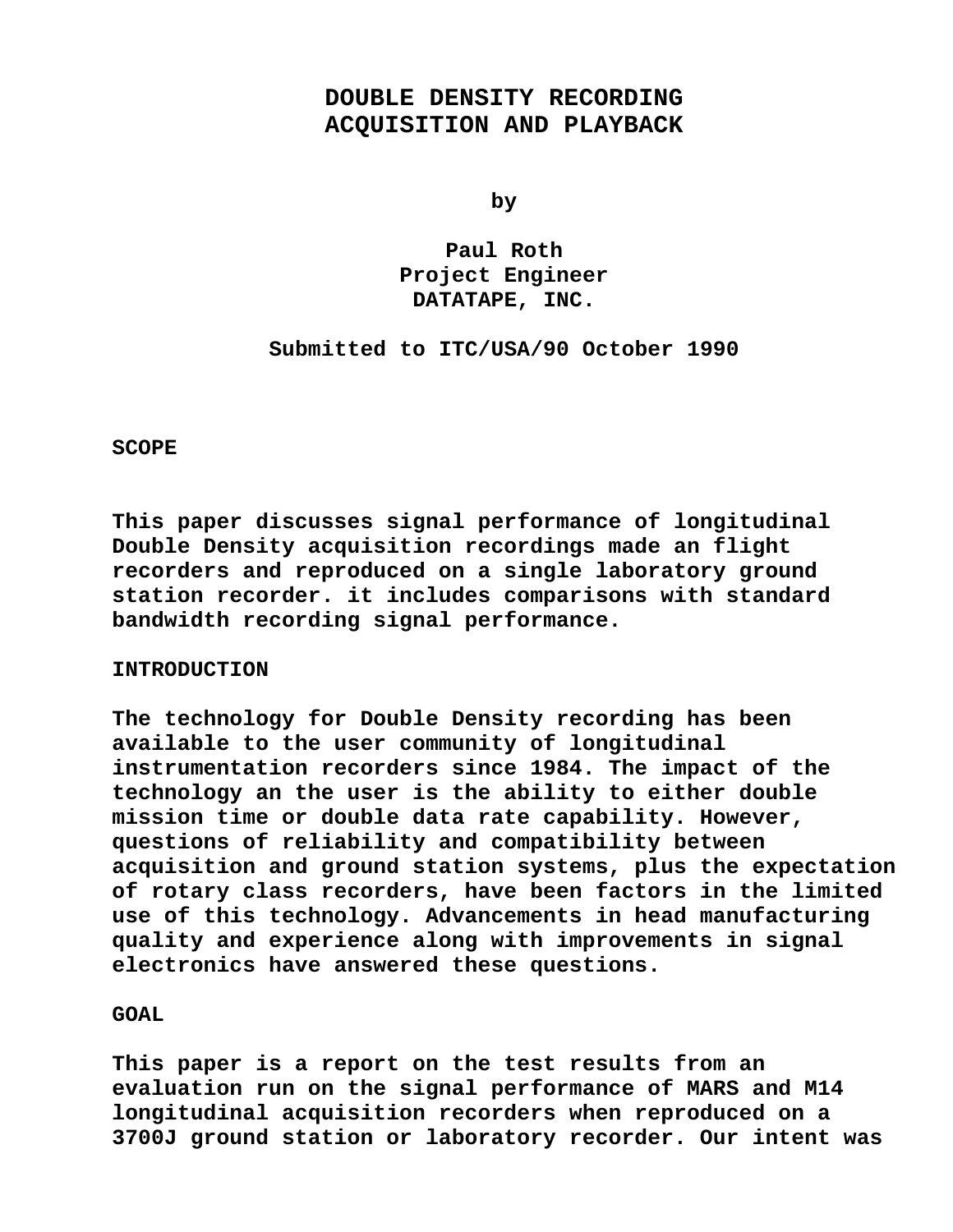**to establish an understanding of compatibility in Double Density recordings made with flight recorders and their ground station counter-parts.**

**We will first review some of the definitions of terms used in Double Density recording followed by an overview of our approach. The equipment used will be described along with a review of the test procedure. Test results will be shown in graphic form.**

### **DEFINITIONS**

- **Standard Bandwidth--33 kilobits/inch (kbpi) maximum packing density at up to 120 ips as defined by IRIG for Wideband data.**
- **Double Density--a generic name for double the standard bandwidth (Wideband) packing density or 66 kbpi maximum packing density at up to 120 ips.**
- **Half-speed--66 kbpi maximum packing density at one-half the standard bandwidth speed for an IRIG. data frequency range.**
	- **ex.1--the standard bandwidth MARS acquisition recorder has a top speed and frequency of 1 MHZ @ 60 ips. The half-speed version of this and the one used in this paper is 1 MHZ @ 30 ips.**
	- **ex.2--any standard IRIG recorder with a top speed and frequency of 2 MHZ @ 120 ips would have a half-speed version that would be 2 MHZ @ 60 ips.**
- **Double Bandwidth--66 kbpi maximum packing density or double the IRIG frequency range at any of the standard bandwidth speeds.**
	- **ex.3--the MARS recorder in ex.1 above would have a double bandwidth version of 2 MHZ @ 60 ips. This is the double bandwidth acquisition recorder used in this paper.**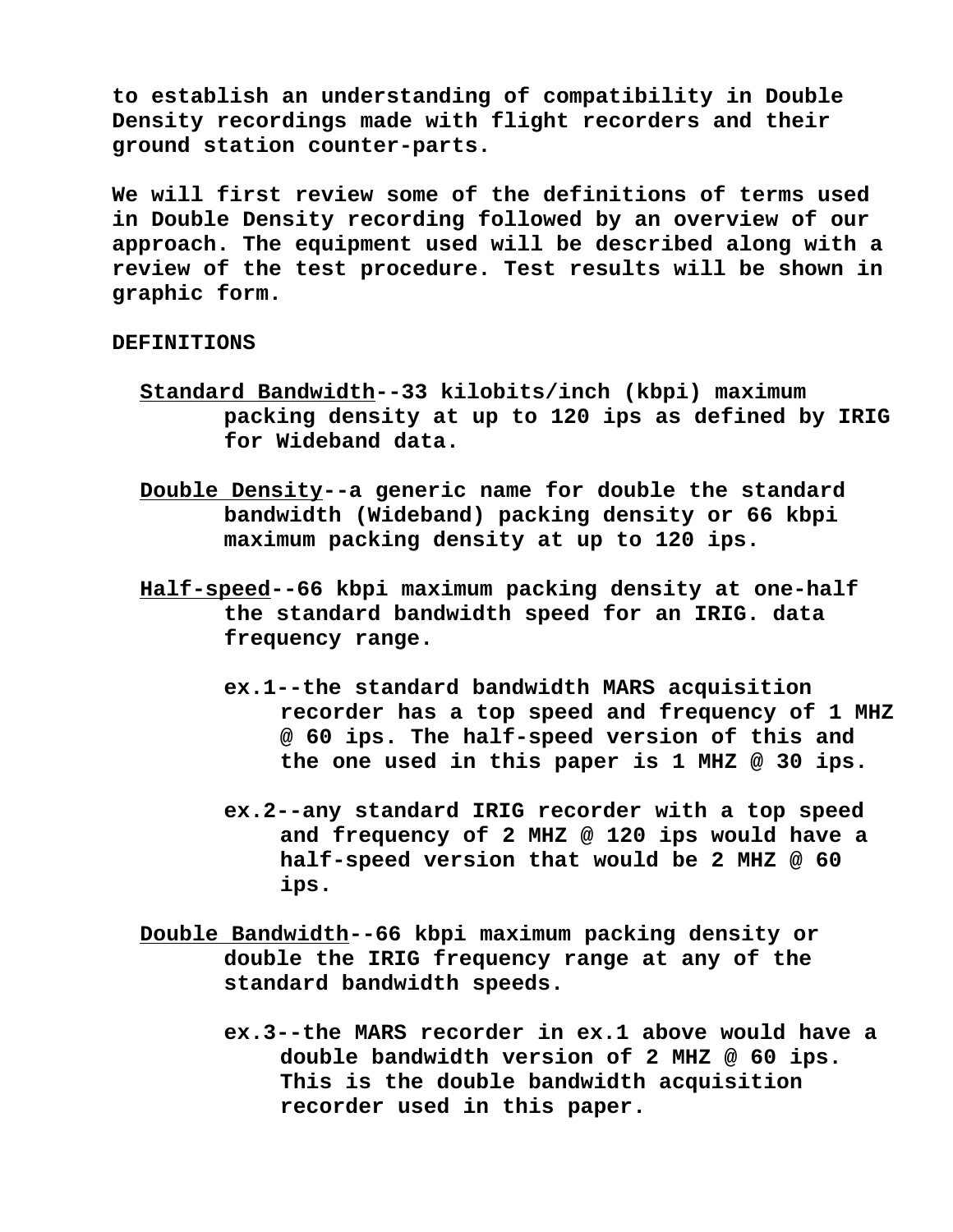**ex.4--any standard IRIG recorder with a top speed and frequency of 2 MHZ @ 120 ips would have a double bandwidth version of 4 MHZ @ 120 ips.**

**Note: the 3700J recorder/reproducer used in the tests reported, herein, can be used for either double bandwidth or half-speed when configured in a Double Density made.**

- **SNR (This Paper)--for the discussions in this paper SNR is the RMS signal to the RMS noise UNFILTERED. The purpose for this is to avoid confusion over different methods of filtering.**
- **IN-LINE Double Density--the odd channels only of a 28 channel system.**

## **APPROACH**

**Using a computer aided test system developed by DATATAPE engineering for frequency response and signal-to-noise evaluation, recordings were made on the acquisition recorders and played back on a baseline tested ground station recorder/reproducer. The results were plotted and compared without equalization adjustments. A second comparison was made after equalization was optimized for the acquisition recordings. Some additional comparisons were performed between standard bandwidth and Double Density recordings.**

**EQUIPMENT and TEST PROCEDURE OVERVIEW**

**Three different acquisition recorders were used to acquire the data with all tapes reproduced on one ground station recorder/reproducer. The recorders used are listed below:**

### **Acquisition Recorders**

- # **MARS 1400LT-3B, 28 channel double bandwidth recorder**
- MARS 1400LT-3B, In-line half-speed recorder
- M14ER, 28 channel standard bandwidth recorder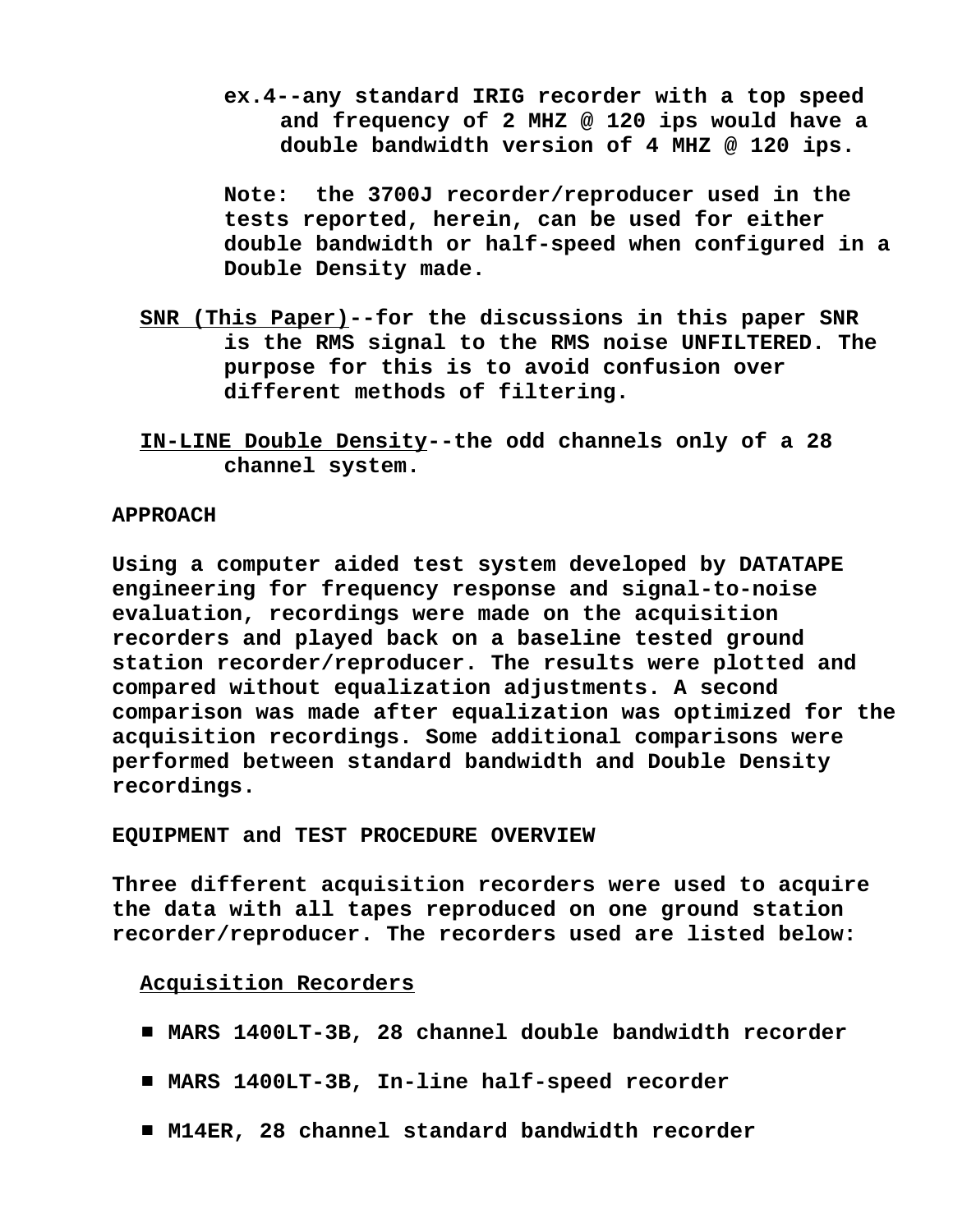**Ground Station Recorder**

■ 3700J re-configured by head changes to support all of **the acquisition recorders used.**

**The computer aided test system used as the controller consists of a DATATAPE developed menu driven program with an HP 300 series CPU, color monitor, a 9153B disk drive, and a 7474A platter. The program allows for either read-whilewrite or reproduce only frequency response data which can be previewed on screen prior to either plotting or storing to disk.**

**In addition to the tape recorder/reproducers and the computer controller, some special test equipment was required. Below is a list of that equipment with brief descriptions:**

| Equipment Name/Number                                             | Description                                           |
|-------------------------------------------------------------------|-------------------------------------------------------|
| HP-3325A Synthesizer<br>Function Generator<br>frequency response. | Digital display signal<br>generator for record signal |
| HP-3586C Selective<br>Level Meter                                 | Digital display signal level<br>measuring meter.      |

**Tektranics 7603 Oscilloscope**

**The test procedure followed normal recorder alignment practices per IRIG 118-89. Some specific items of interest are:**

- All data was from direct bias recordings;
	- **- 2% third harmonic distortion for all acquisition recordings.**
	- **- 1% third harmonic distortion for ground station baseline.**
- $\blacksquare$  All data is playback on the ground station reproducer **from channels 5, 9, and 11 as they were the only channels configured the same on all recorders.**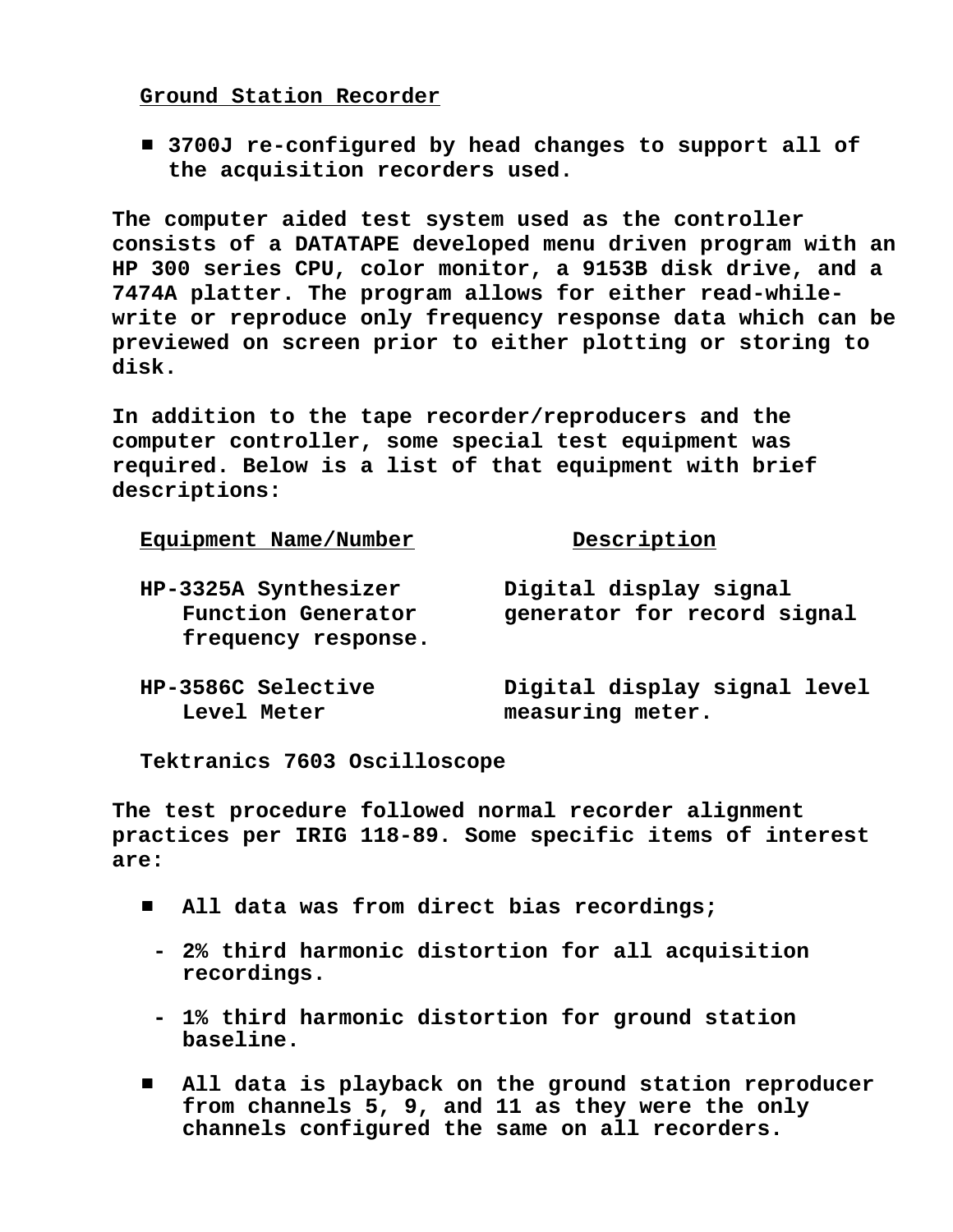- # **Reproduce equalization is adjusted for flat frequency response with upper bandedge set intentionally at 2 dB below the 1 Volt rms system output level.**
- # **Noise response data is time phased measurements in a 50 Hz to 40 MHZ bandwidth (effectively UNFILTERED). Time phased measurements are noise data taken in the same time interval it took to gather frequency response signal data. In other words multiple measurements over time. In the graphic presentations these measurements results in a straight line noise plot that represents unfiltered SNR.**
- $\blacksquare$  Two sets of reproduce amplifier cards of the same **configuration were used, one set for standard bandwidth recordings and one set for Double Density recordings. The purpose was to keep the number of adjustments to a minimum.**
- $\blacksquare$  The same record cards were used in the ground station **recorder for all baseline alignments regardless of bandwidth.**
- $\blacksquare$  All data was screen previewed and then stored on disk **for later analysis and comparison.**

### **PERFORMANCE RESULTS and SPECIAL COMPARISONS**

**The first tests performed were baselining the ground station recorder/reproducer. This was done for standard bandwidth 14 track and 28 track system configurations. The data was only taken for system frequency response at 120 ips and 60 ips (2 MHZ and 1 MHZ top frequencies respectively). Results of the 14 track (50 mil track width) standard bandwidth performance yielded SNR ranging from 29 dB to 31 dB for both 120 ips and 60 ips tape speeds. Frequency response was well within IRIG ± 3 dB of 1/10 bandedge signal for all tracks at both speeds. The 28 track SNR results ranged from 26 dB to 28 dB at 120 ips and 27 dB to 29 dB at 60 ips. Frequency response was also well within IRIG specification for the 28 track configuration.**

**Figures 1 through 4 on the following pages show the complete standard bandwidth results graphically.**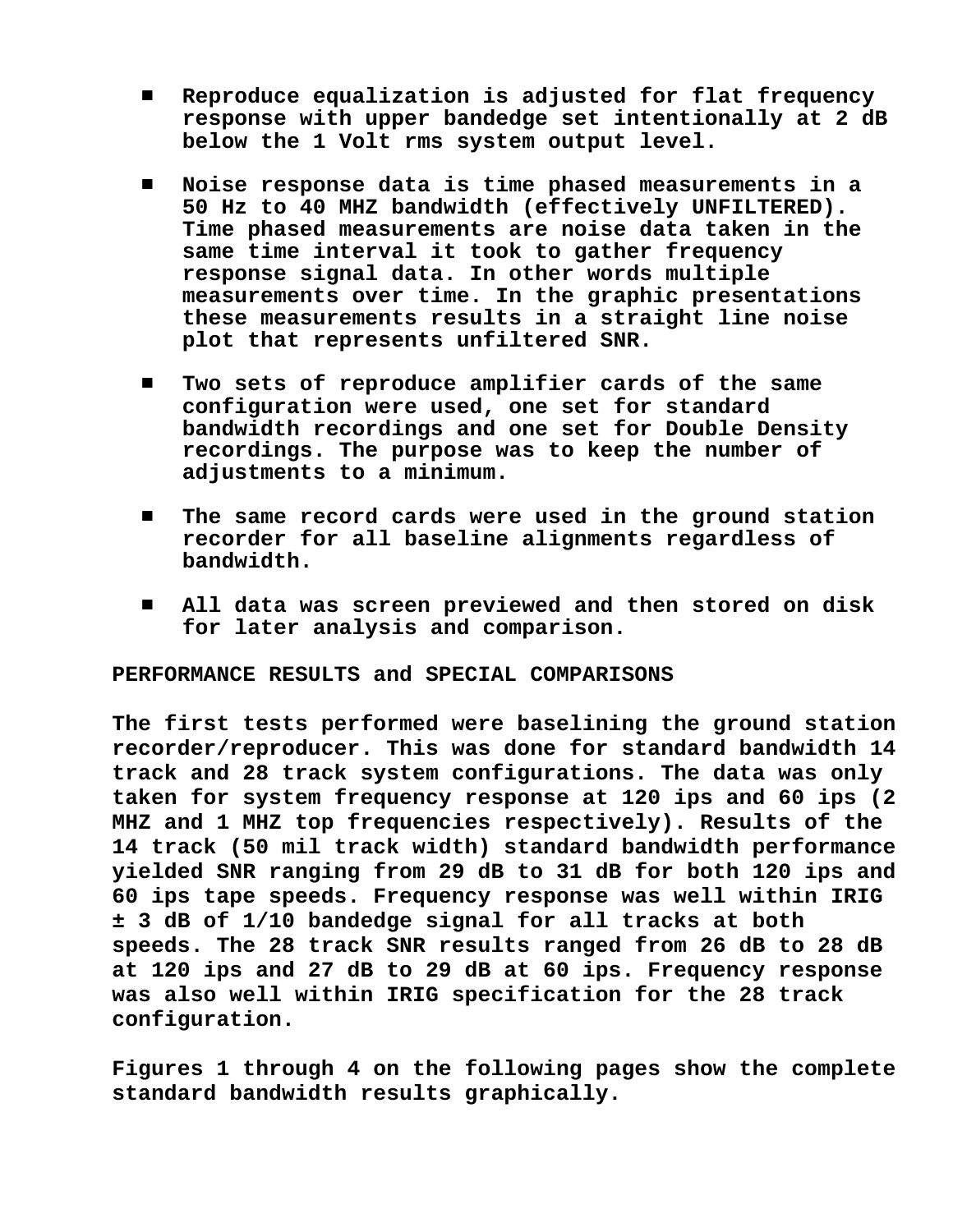

**FIGURE-1. 14 Tk Ground Station Baseline 2 MHZ @ 120 ips**



**FIGURE-2. 14 Tk Ground Station Baseline 1 MHZ @ 60 ips**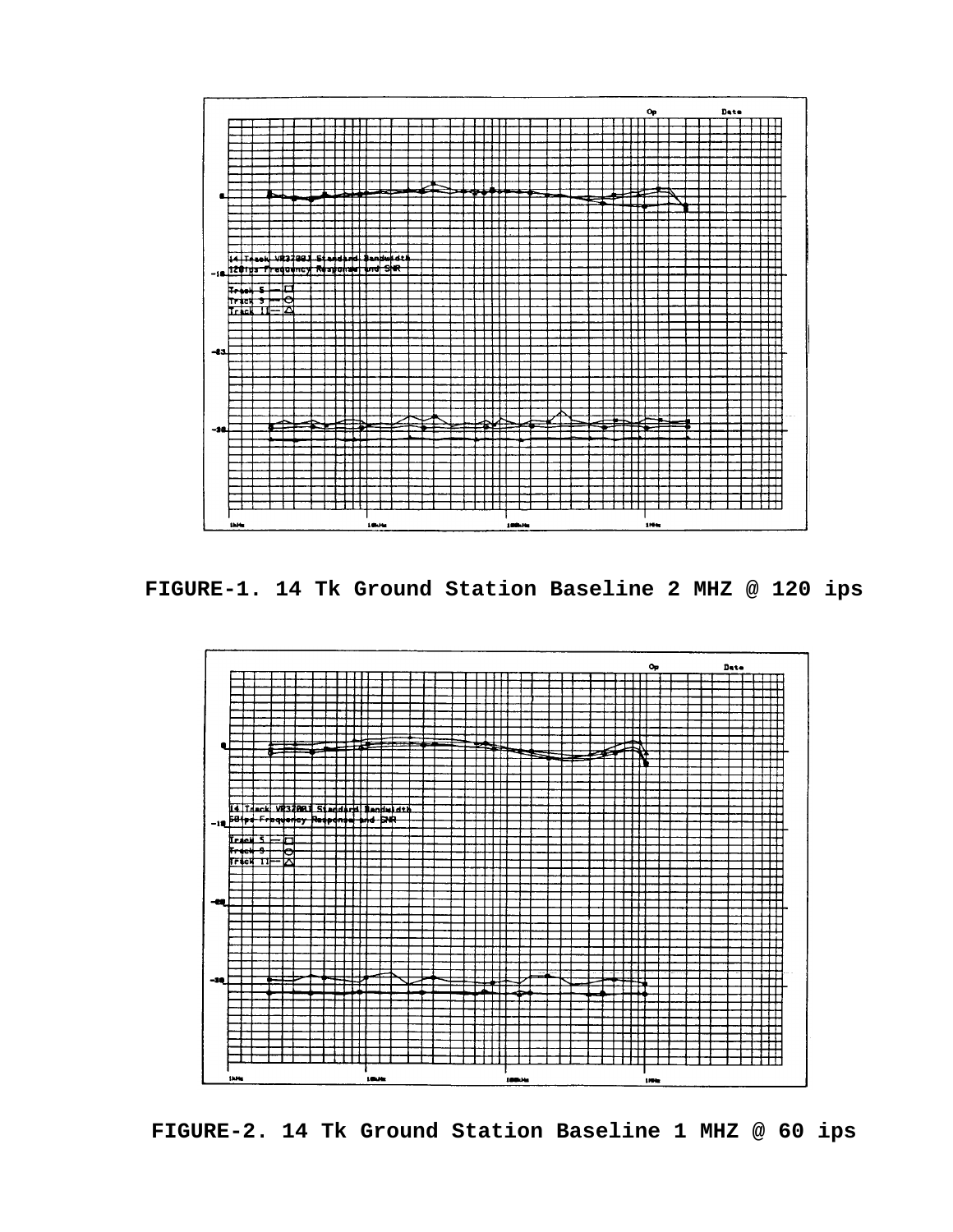

**FIGURE-3. 28 Tk Ground Station Baseline 2 MHZ @ 120 ips**



**FIGURE-4. 28 Tk Ground Station Baseline 1 MHZ @ 60 ips**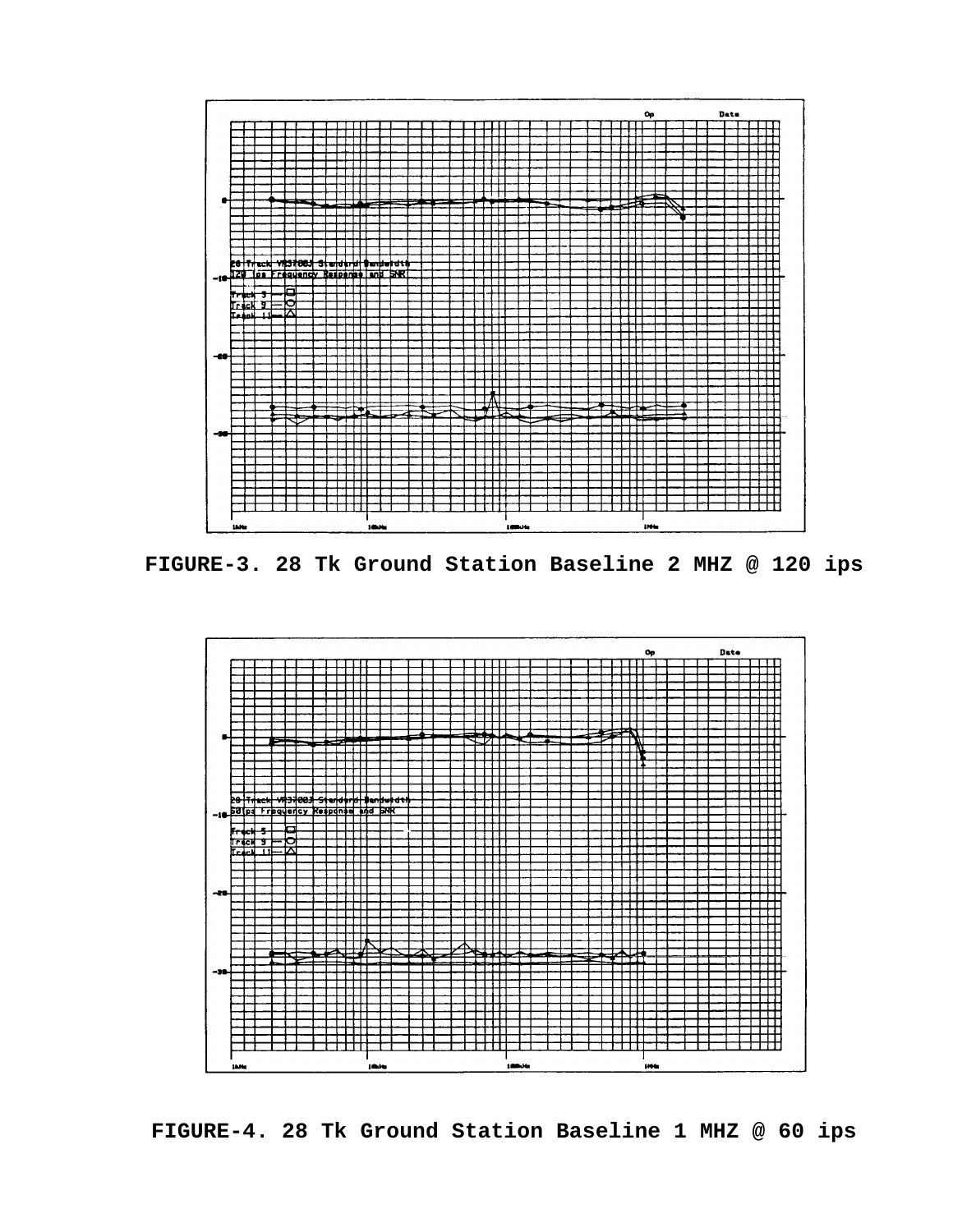**Baseline alignments were then made to the ground station system in Double Density mode. In this Configuration the frequency response and SNR data was taken for 60 ips and 30 ips (2 MHZ and 1 MHZ top frequencies respectively). With what will later be referred to double bandwidth (2 MHZ @ 60 ips acquisition), the SNR results ranged from 21 dB to 26 dB with frequency response well within IRIG requirements. One of the tracks appeared to have higher noise than the others. Because of time constraints we were unable to determine the cause. The data was, therefore, not excluded from this report. The half-speed (1 MHZ @ 30 ips acquisition) SNR results ranged from 23 dB to 26 dB with again the frequency response well within IRIG requirements. Figures 5 and 6 contain the detailed results.**



**FIGURE-5. 28 Tk Ground Station Baseline 2 MHZ @ 60 ips**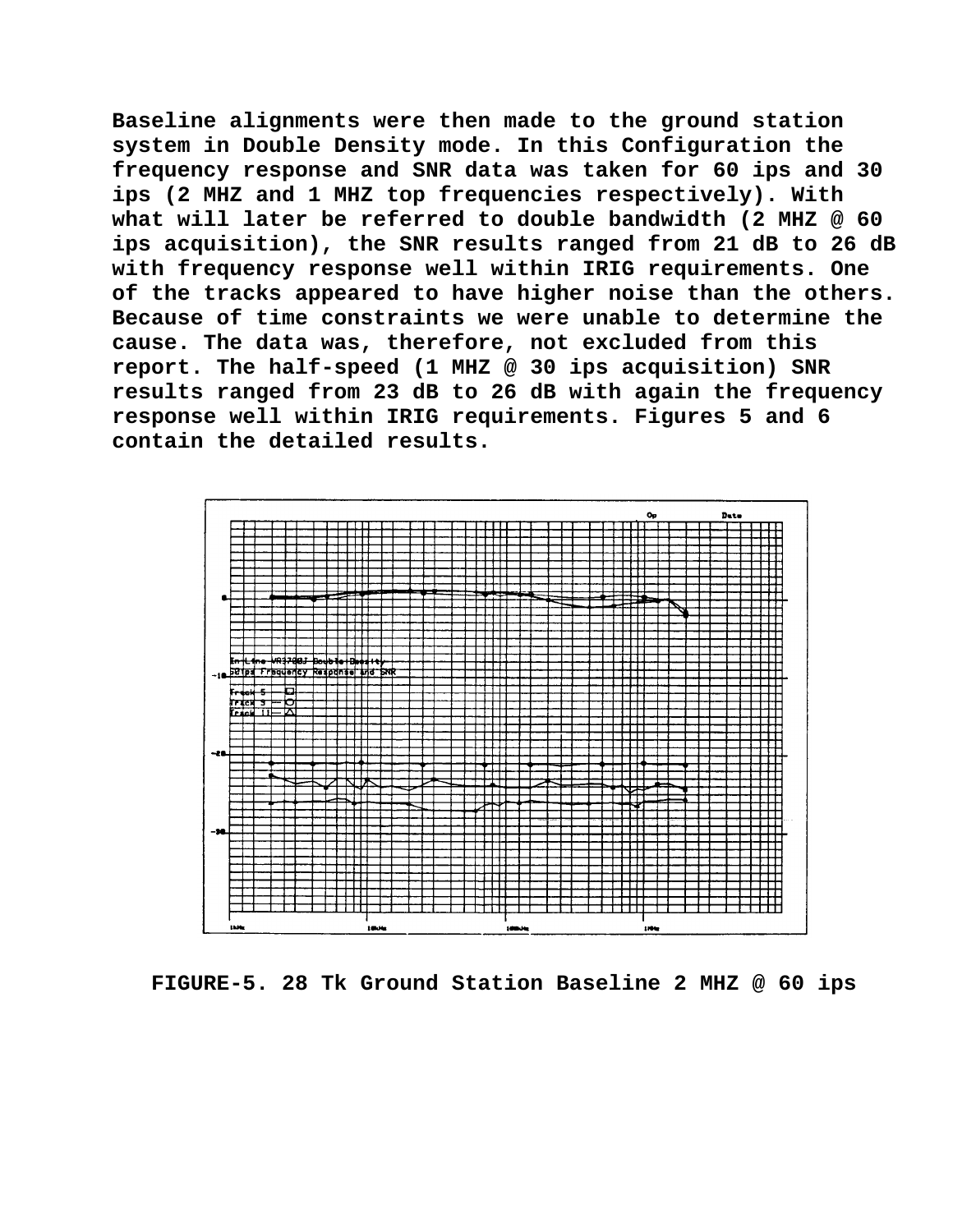

**FIGURE-6. 28 Tk Ground Station Baseline 1 MHZ Z 30 ips**

**Upon completing the ground station performance baseline effort, we began the Double Density acquisition recording effort. The in-line half-speed acquisition recording was made first. Without rewinding the tape, it was removed from the recorder and put on the double bandwidth acquisition recorder. In order to determine compatibility with the ground station system, the recordings were first reproduced without any equalization adjustments. Figures 7 and 8 on the next page show that these recordings have low end response well above the nominal 1 Volt system output. The response begins to dip at 1/10 bandedge and then level out towards upper bandedge. This less than flat response is not unexpected. The 2% record level produces the higher output while differences in the record pre-emphasis between acquisition recorders and the ground station produce the difference in the response curve shape. It should be noted that the noise level is the same as it was for the baseline ground station alignment which is to be expected.**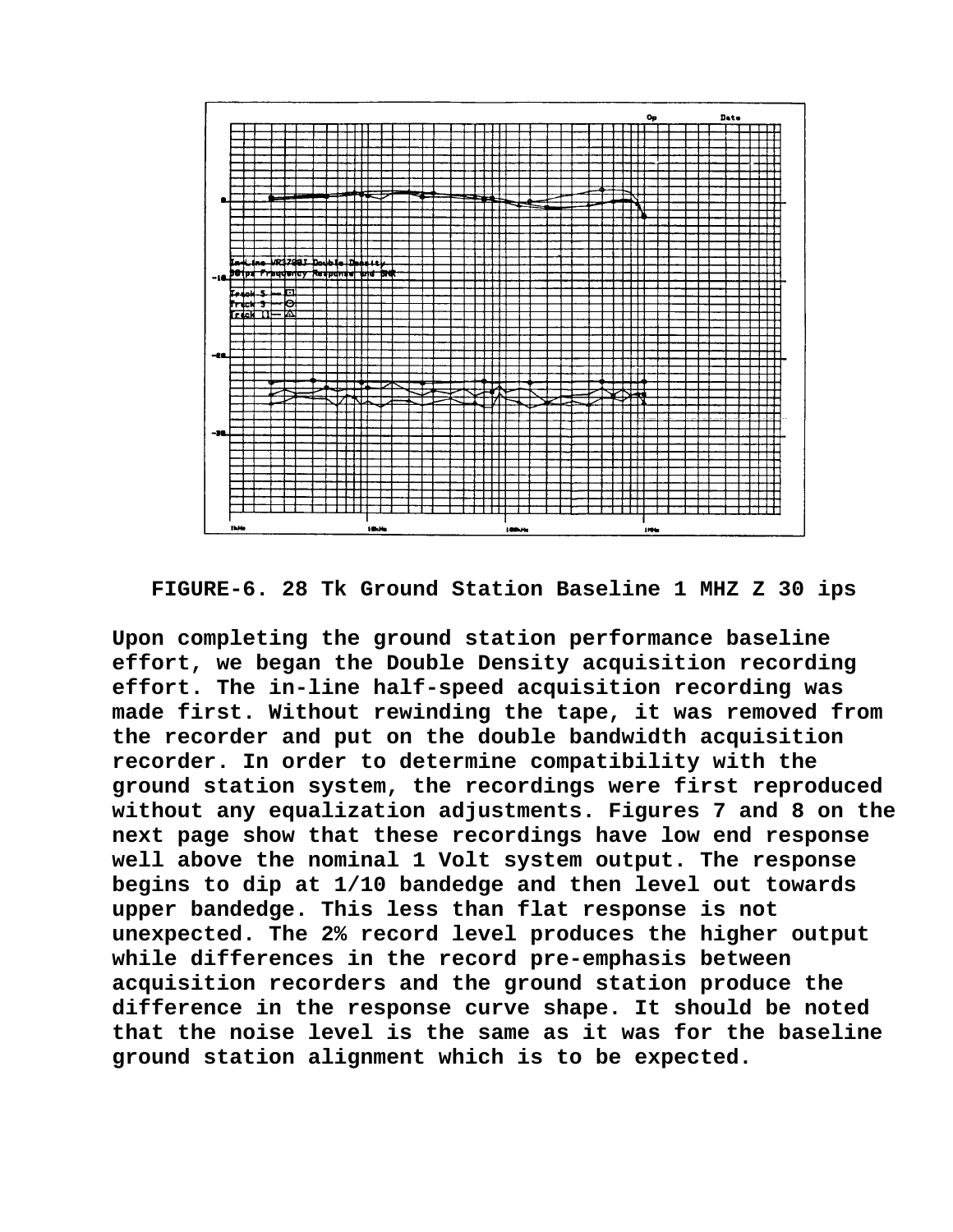

**FIGURE-7. 28 Tk Acquisition 2 MHZ @ 60 ips-No Rep Adjustments**



**FIGURE-8. Inline Acquisition 1 MHZ @ 30 ips-No Rep Adjustments**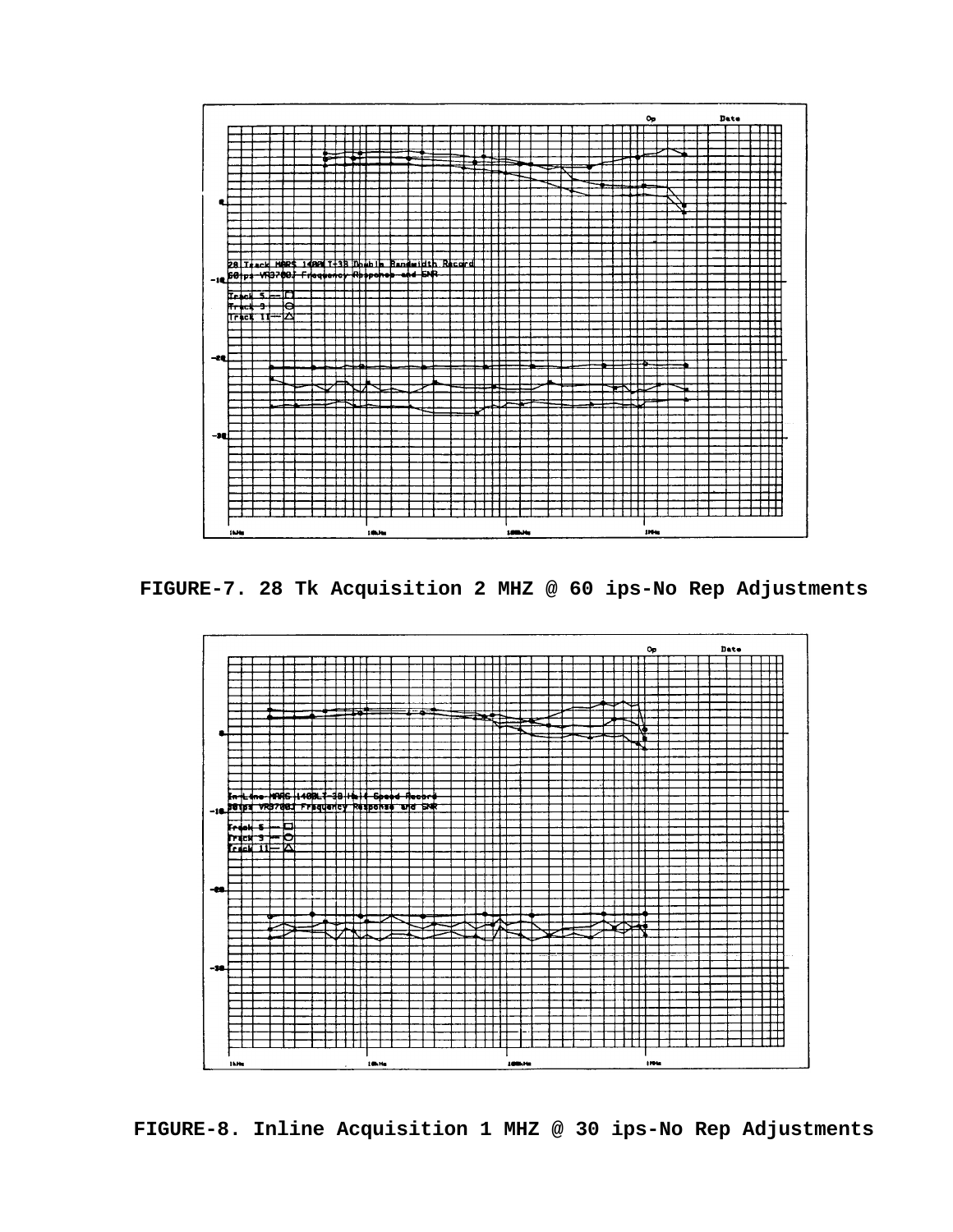**However, when the tape was rewound and the equalization adjusted, the response curves were well within IRIG specification. The SNR fell in a range of 27 dB to 29 dB for double bandwidth and 26 dB to 28 dB for half-speed as shown in Figures 9 and 10.**



**FIGURE-9. 28 Tk Acquisition 2 MHZ @ 60 ips-With Rep Adjustments**



**FIGURE-10. Inline Acquisition 1 MHZ @ 30 ips-With Rep Adjustments**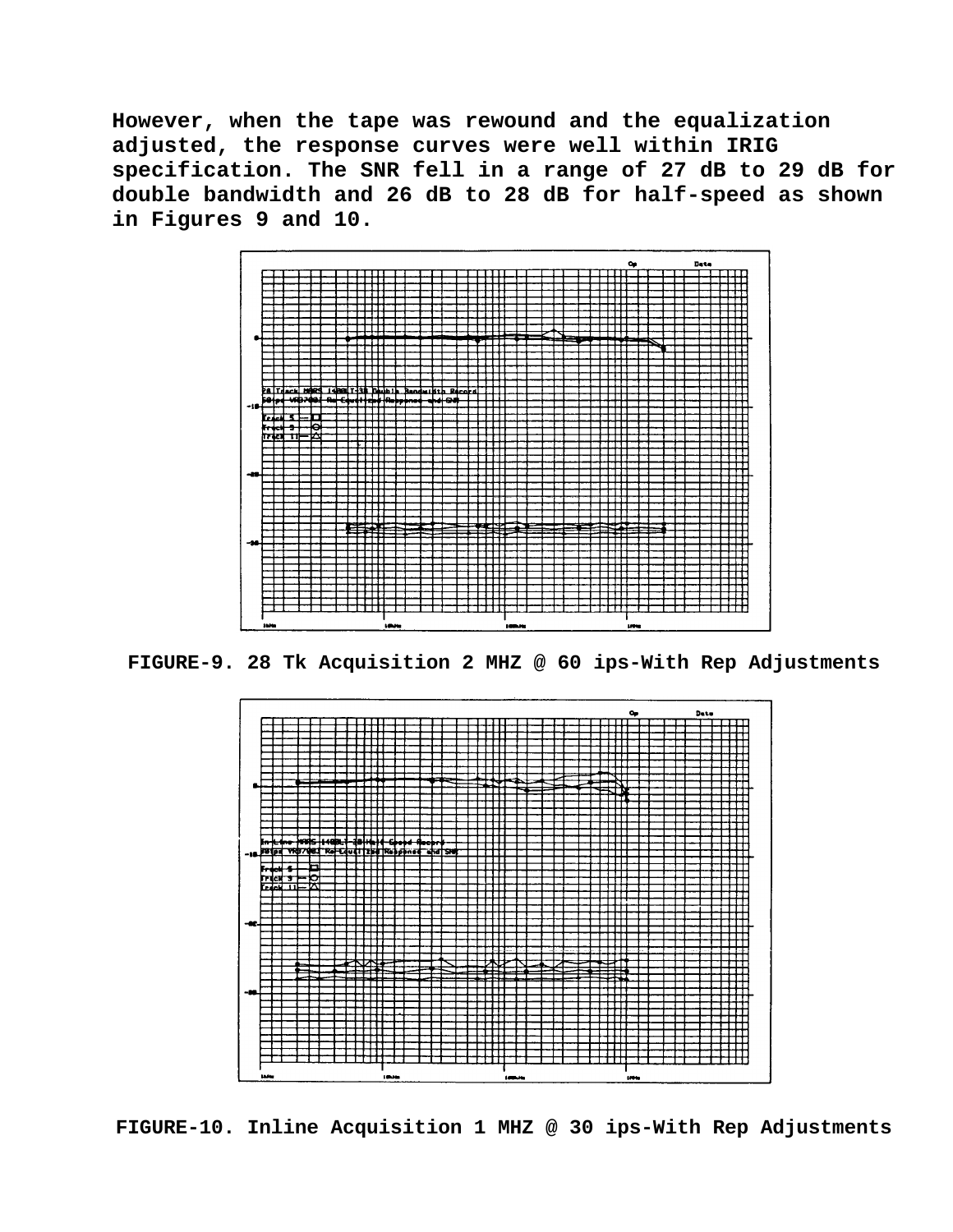**The ground station standard bandwidth performance was compared to the acquisition recordings Double Density performance. In these comparisons, however, an aggregate track was used instead of all three tracks. This was done to simplify the graphic presentation and eliminate confusion. Figure 11 compares the acquisition double bandwidth recording (2 MHZ at 60 ips) to the ground station standard bandwidth (2 MHZ at 120 ips) results. The three curves are the acquisition recording before equalization adjustment, after adjustment, and the ground station response. It can be seen in this figure how the acquisition noise level improved when the equalization was adjusted. Effectively no difference in frequency response can be seen between the two recordings after adjustment of the double bandwidth levels. Only a 1 dB difference in SNR was seen after adjustment.**



**FIGURE-11. 28 Tk Acquisition 2 MHZ @ 60 ips Before and After Rep Adjustments Compared to 28 Tk Ground Station 2 MHZ @ 120 ips**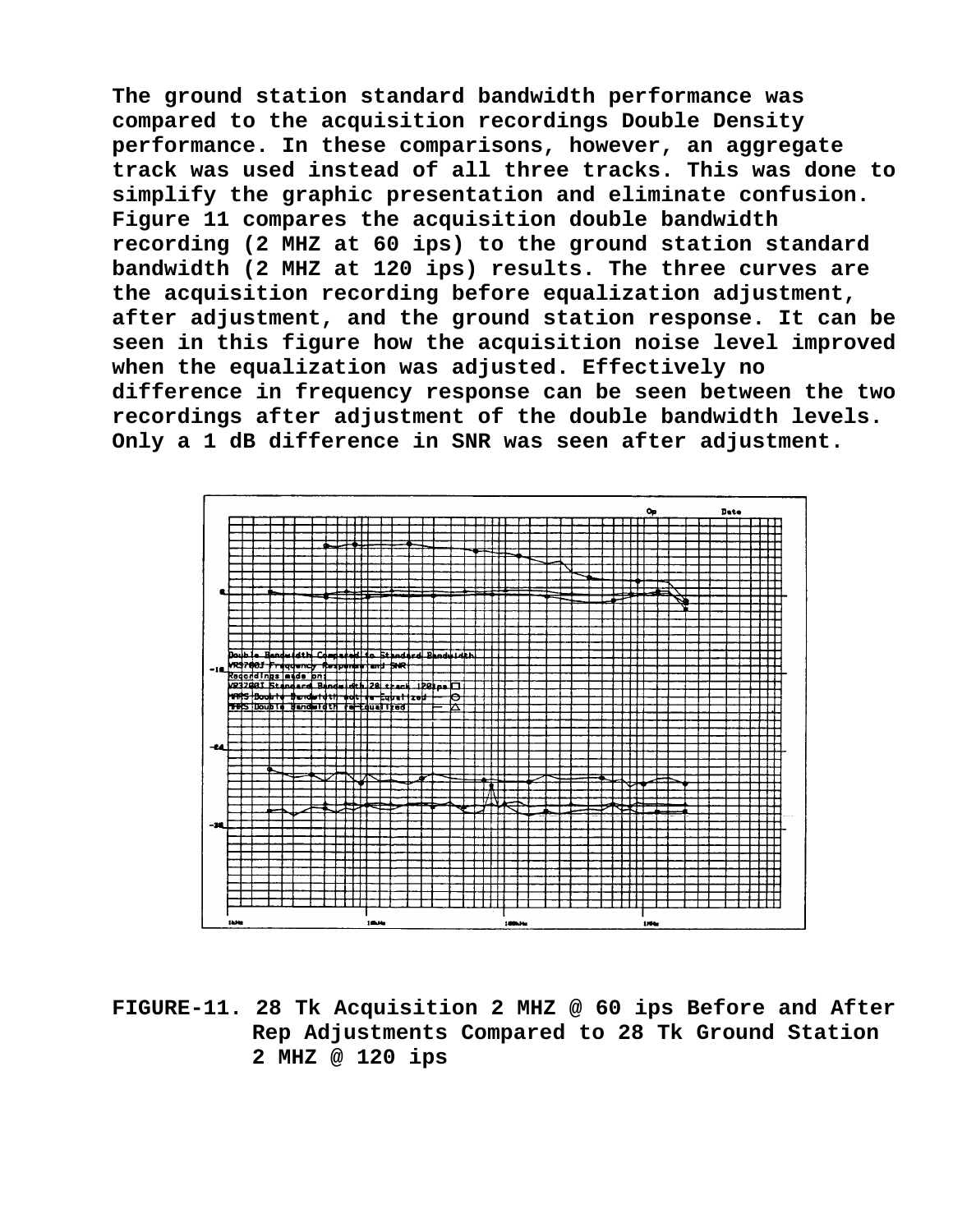**Figure 12 compares the half-speed acquisition recording (1 MHZ at 30 ips) to the ground station standard bandwidth (1 MHZ at 60 ips) results. Once again the response before adjustment vs after adjustment can be compared to the standard bandwidth result. Although some difference is evident, it is not significant. The half-speed SNR is approximately 2 dB less than the standard bandwidth recording, but very respectable at 26 dB.**



**FIGURE-12. Inline Acquisition 1 MHZ @ 30 ips Before and After Rep Adjustments Compared to 28 Tk Ground Station 1 MHZ @ 60 ips**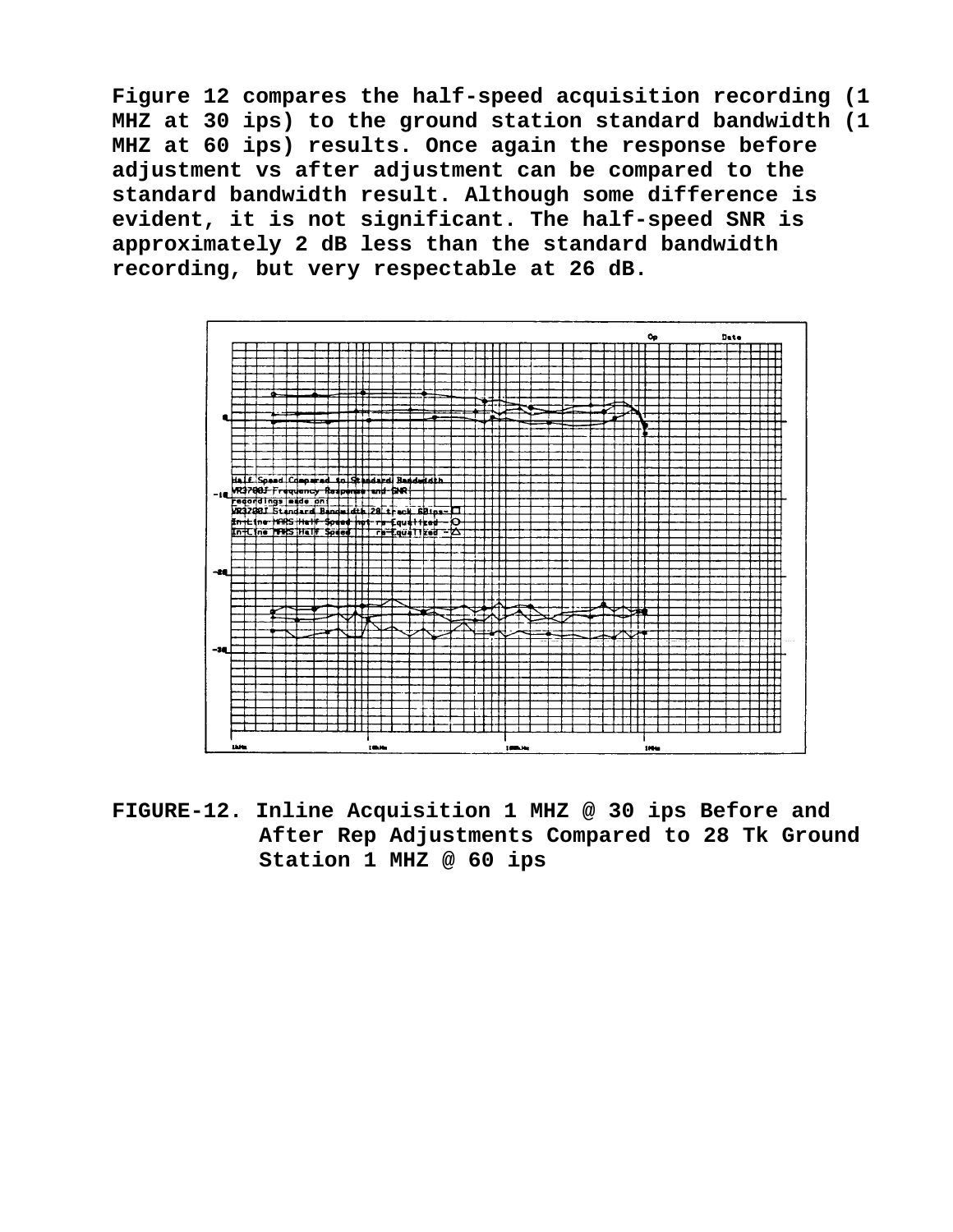**As we progressed in our testing, a standard bandwidth acquisition recorder became available. Figure 13 compares this recorder's 2 MHZ at 120 ips performance with the double bandwidth 2 MHZ at 60 ips performance. The frequency response was again virtually identical while the standard bandwidth SNR was better by approximately 1 dB.**



**FIGURE-13. 28 Tk Acquisition 2 MHZ @ 60 ips Before and After Rep Adjustments Compared to 28 Tk Standard Bandwidth Acquisition 2 MHZ @ 120 ips**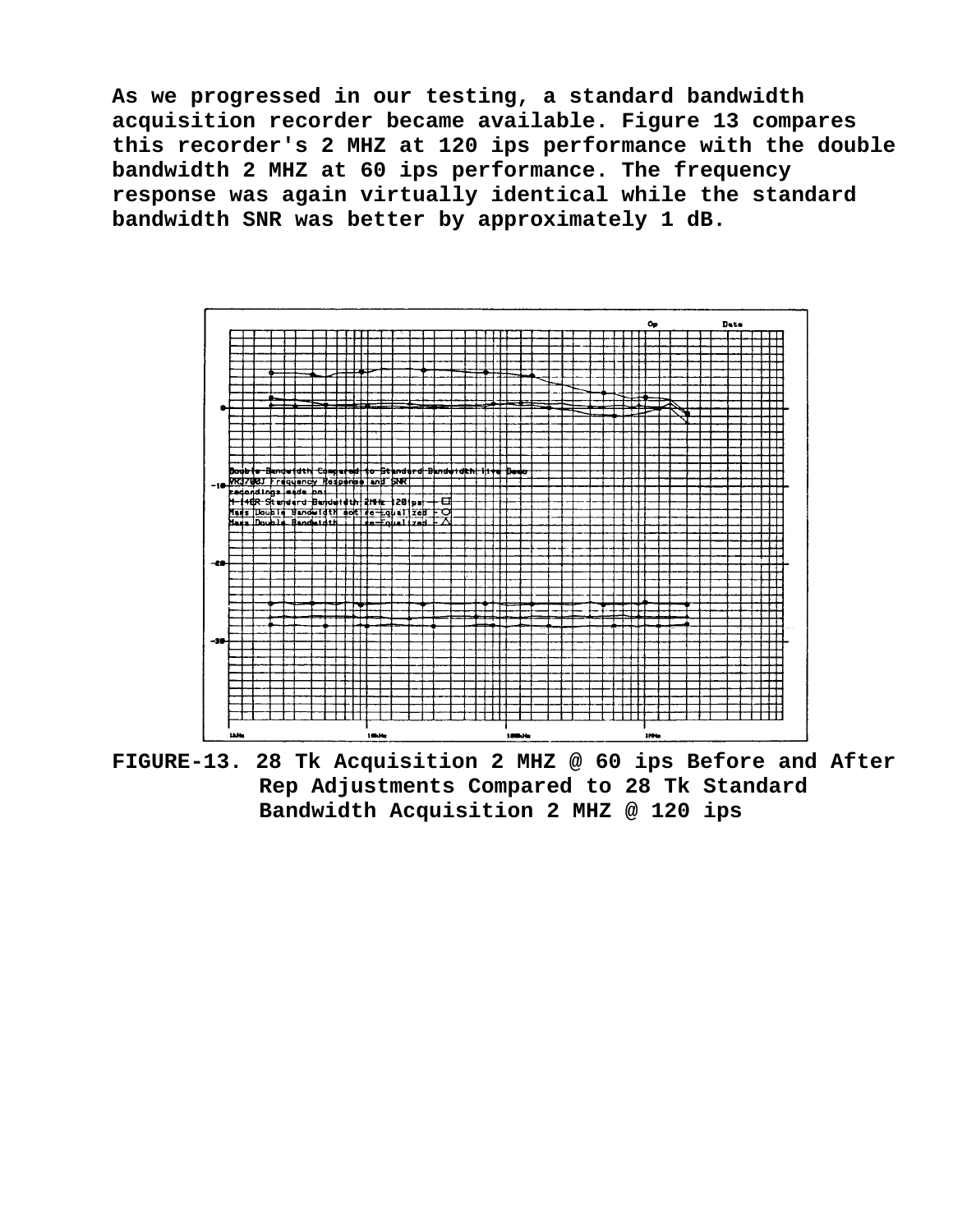**Two final comparisons were performed. A lot of discussion has taken place related to 50 mil vs 25 mil track widths for Double Density performance. These last two comparisons look at 25 mil double bandwidth and half-speed performance from acquisition recorders to the 50 mil standard bandwidth ground station performance. Figure 14 shows the response with adjusted equalization of a double bandwidth 25 mil track to a ground station 50 mil track (2 MHZ at 60 ips vs 2 MHZ at 120 ips). No difference in frequency response resulted. The double bandwidth SNR was only 4 dB less than the standard bandwidth SNR (27 dB vs 31 dB).**



**FIGURE-14. 28 Tk (25 mil) Acquisition 2 MHZ @ 60 ips, After Rep adjustments Compared to 14 Tk (50 mil) Ground Station 2 MHZ @ 120 ips**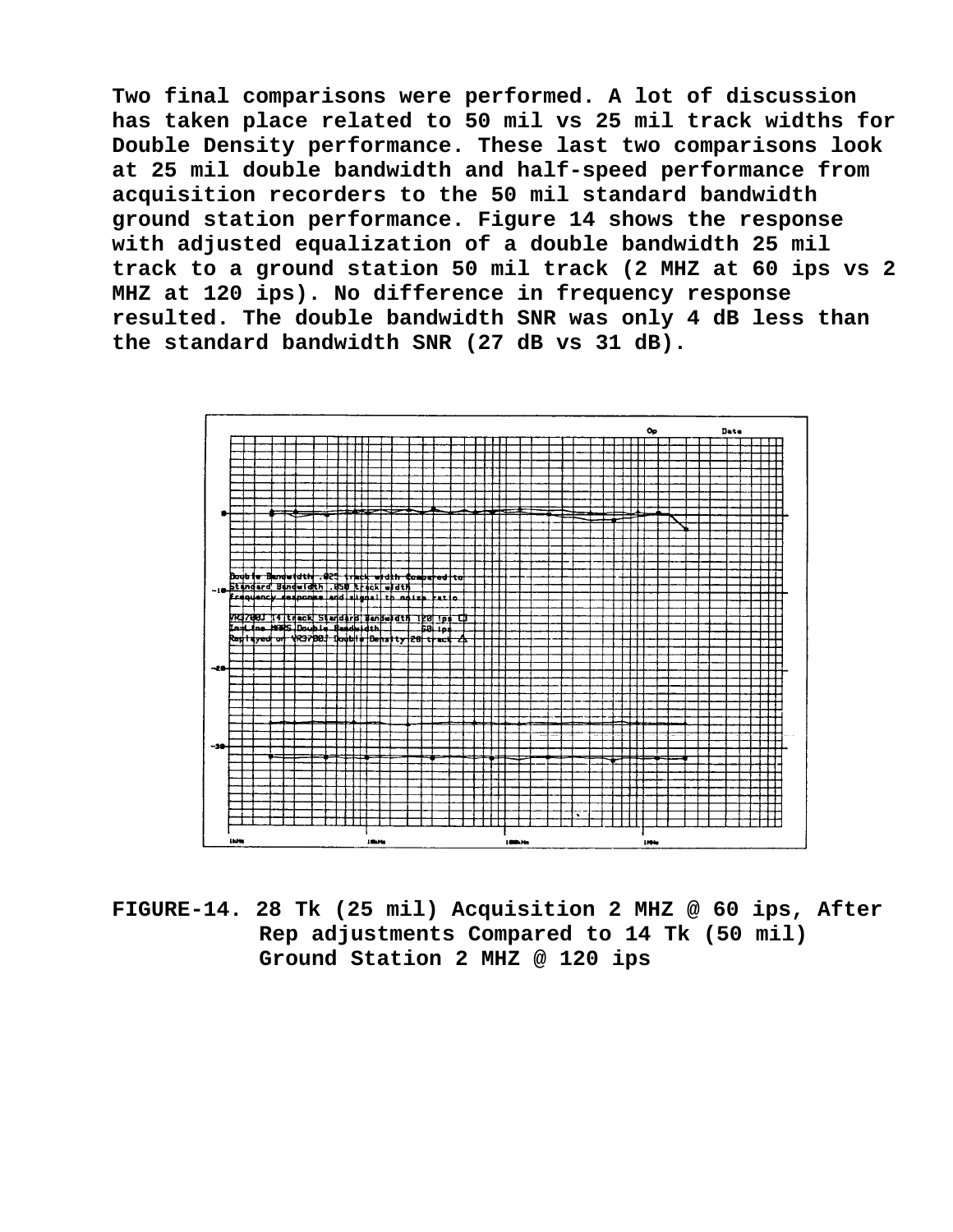**Figure 15 shows the response with adjusted equalization of a half-speed 25 mil track to a ground station 50 mil track (1 MHZ at 30 ips vs 1 MHZ at 60 ips). Again little difference in frequency response resulted. The half-speed SNR was 28 dB while the standard bandwidth SNR was 31 dB.**



**FIGURE-15. Inline (25 mil) Acquisition I MHZ @ 30 ips After Rep Adjustments Compared to 14 Tk (50 mil) Ground Station 1 MHZ @ 60 ips**

### **SUMMARY**

**Graphic presentation of tests performed for 28 track standard bandwidth direct ground station performance was compared to direct Double Density acquisition performance. The test results of the direct recordings yielded the following:**

■ Acquisition double bandwidth 2 MHZ-60 ips recording vs **ground station standard bandwidth 2 MHZ 120 ips-- Result 27 dB SNR vs 28 dB SNR**